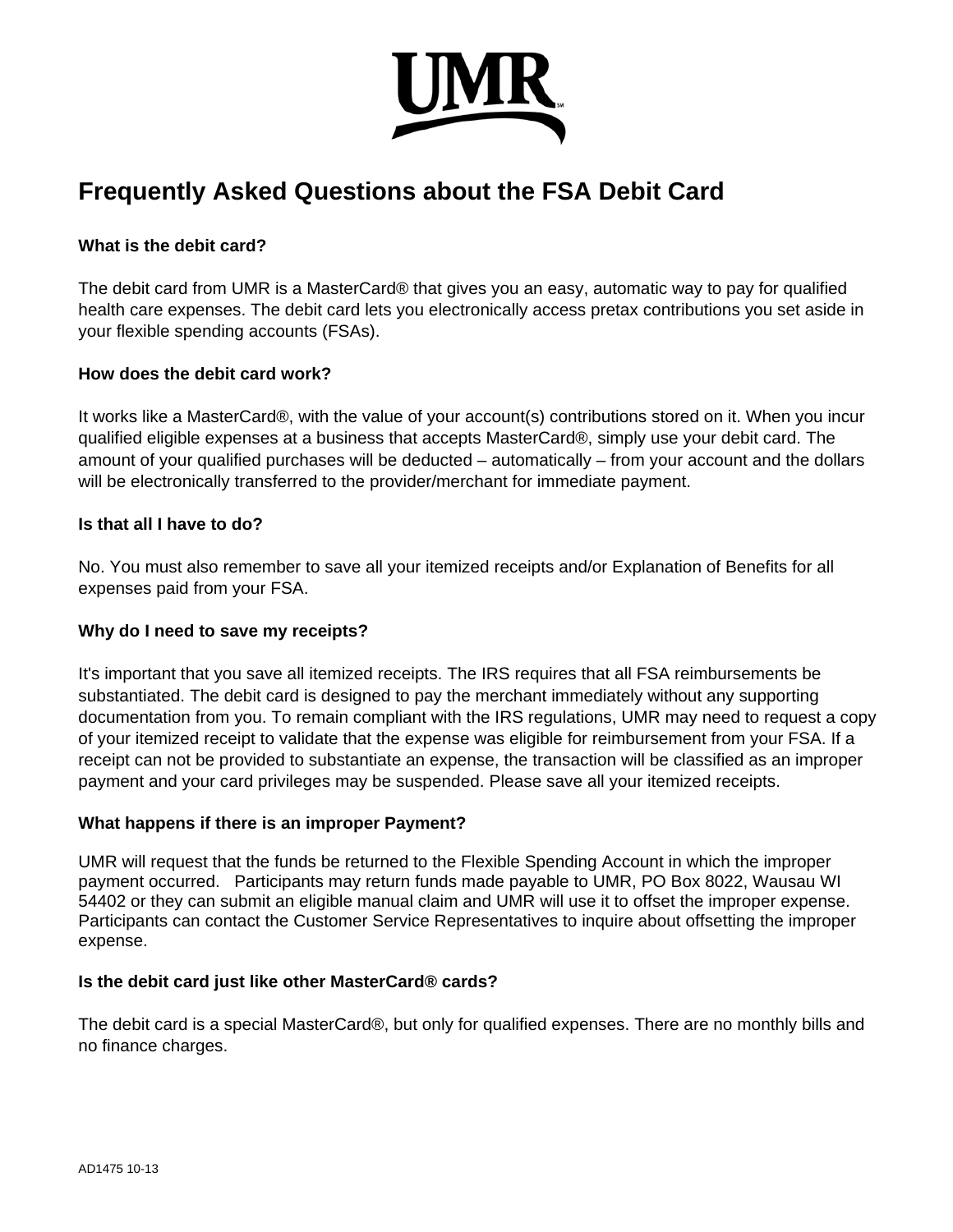# **If asked, should I select "Debit" or "Credit?"**

During the card activation process you will be asked if you would like to select a "PIN" for your card. You are not required to select/use a PIN number and you cannot get cash with the debit card. If you choose to use the "PIN" option for transaction authorization, then you would select the "Debit" option at the register. If you choose not to use a "PIN", then you'll select the "Credit" option when authorizing a transaction using your signature. **BE SURE TO SAVE YOUR ITEMIZED DOCUMENTATION!** 

## **Are there places the debit card won't be accepted?**

Yes. Examples include department stores, discount stores and grocery stores that don't have an IIAS (Inventory Information Approval System) implemented. The IIAS allows you to use your card for prescriptions and eligible OTC (over the counter) supplies and automatically substantiates them at the point of sale. Your card will decline at non healthcare merchants who do not have an IIAS implemented. You may still patronize these merchants but you will need to pay for your expenses by another means and submit a paper claim to UMR for reimbursement. Other examples of places in which the debit card cannot be used include hardware stores, restaurants, bookstores, gas stations and home improvement stores.

### **Are there any medical providers, where the card may not work?**

Yes. Each provider is assigned a Merchant Category Code (MCC) by MasterCard®. The debit card will decline if the provider's MCC is not an approved healthcare, dental or vision provider MCC. An example could be counseling services. Not all counseling services are eligible for Flexible Spending dollars, so the MCC of a provider of counseling services would not be an approved MCC. This does not mean the expense is not eligible; however, you would need to pay by another means and submit a manual claim for reimbursement.

# **Can I use the debit card for over-the-counter (OTC) medications and supplies?**

Your debit card can be used to purchase eligible OTC supplies, however per IRS regulations, as of 1/1/2011 OTC medications can no longer be purchased with the debit card. OTC medications now require a Drs Prescription to be eligible for reimbursement from an FSA. You may need to pay for OTC medications with another form of payment and submit a claim form with the itemized receipt and a copy of the prescription to UMR to request reimbursement.

#### **Can I use the debit card for dependent care expenses?**

Maybe: Please refer to your plan document to verify if this is allowed by your employer. If it is, you would be able to get up to your contribution balance at merchants who have a Merchant Category Code (MCC) for a daycare provider. If the provider's MCC code is not eligible, you would need to pay by another means and submit a manual claim for reimbursement.

#### **What are some reasons my debit card might not work at the point of service?**

- Your card has not been activated.
- You have insufficient funds remaining in your respective employee benefit account to cover the expense.
- The merchant is encountering problems.